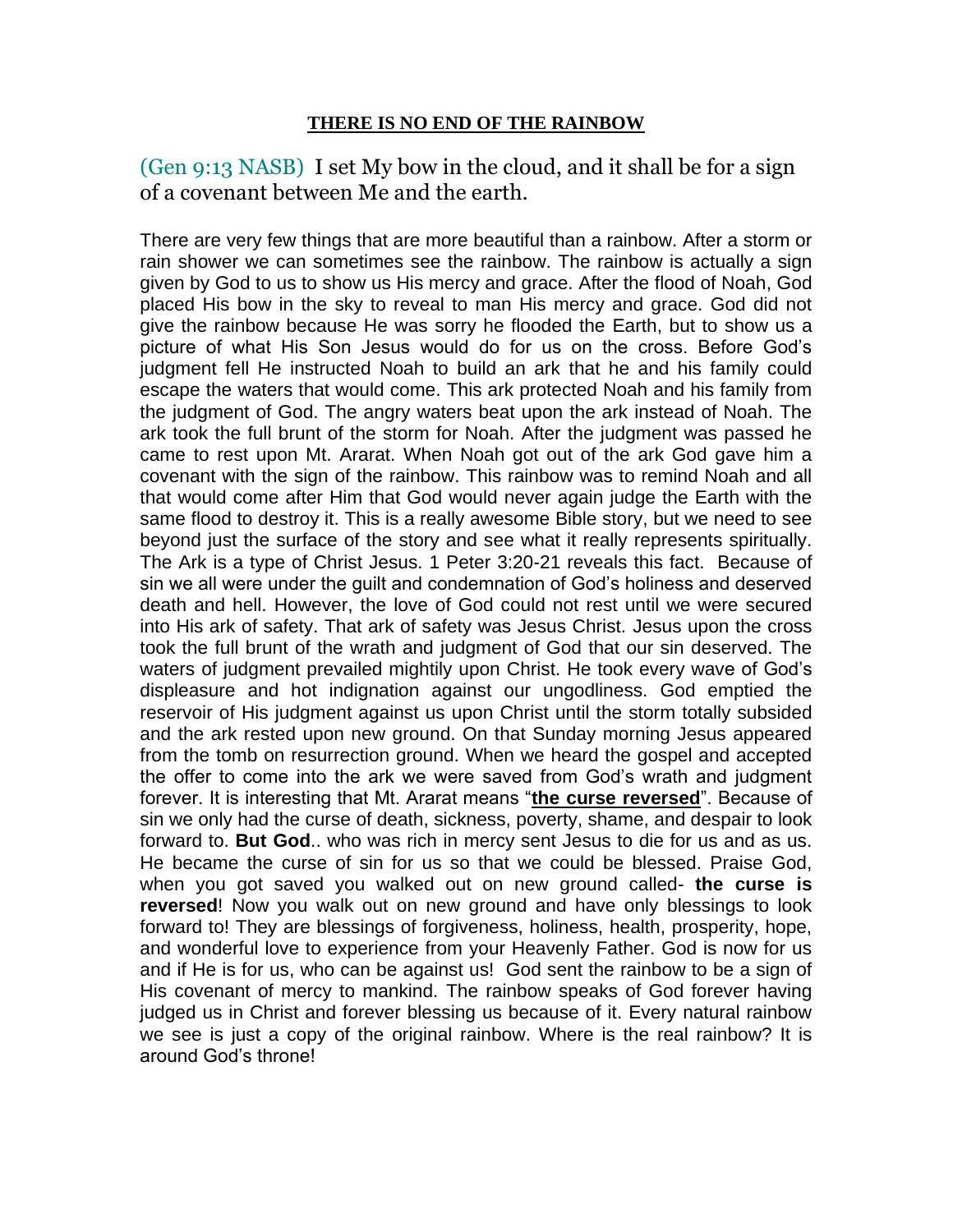## **Rev 4:3** And He who was sitting *was* like a jasper stone and a sardius in appearance; and *there was* a **rainbow around the throne**, like an emerald in appearance.

In Revelation it says that a rainbow circles the throne of Jesus Christ. An interesting fact about a rainbow is that it is **not actually a bow**. If you were in a plane looking down on a rainbow you would actually discover it to be **a perfect circle**. A circle is a symbol for eternity or something that is everlasting. God's covenant of mercy and grace to us believers is an everlasting covenant never to be broken or come to an end! A rainbow is circling the throne of God right now. God is ever seeing this rainbow which is an everlasting remembrance to Him that Christ has come and satisfied His holiness forever. Your every sin and disobedience has been washed in the blood of the Lamb who sits on the throne. There is a rainbow ever before the face of God that speaks of your vindication and righteousness in Christ. From earth we just see half the circle. In the midst of the trials in life we only see a portion of the mercy and grace of God over our lives. We just see a half circle. However, God sees the whole circle that never ends! Often we wonder if the goodness of God will reach an end like the rainbow, but God wants you to know that it will not because it is forever! This rainbow is proof that you will never be judged for your sins ever again. They have already been judged upon your ark- Jesus Christ. Because of His cross you walk upon the mountain where your curse has been reversed! Hallelujah! Your sickness has been reversed! Your poverty has been reversed! Your shame has been reversed! Your bondage has been reversed! Are you experiencing it dear Christian? Well you can by simple faith in Christ's work for you! Many think that the bad things that are happening in their life might be God visiting their sins or paying them back for bad they have done! Please do no insult the Son of God and His work upon the cross! Do not insult God who gave up His only Son- the Son who He so deeply loved to pay all your debts and take all your judgment! No, the bad in our lives come from Satan and from our own actions, not God. God is for us! He has reversed the curse. You must simply believe this and accept it. Stand against what has come against you in your life and say boldly, "I have been forgiven and the curse has been reversed in Christ! Satan I rebuke you and all your works! There is a rainbow in heaven that reminds God that I have been forever judged in Christ and cannot be judged ever again for the same sins." Many of our problems are from our own making, but please believe me, God wants you to experience the curse reversed in your life if you but look to Him and call upon Him. Jesus paid an awful price to reverse it for you. You do not have to earn it or deserve it! Just receive it! You are forgiven and Jesus is on your side! He is not angry with you. He loves you more than you can even fathom! He is praying for you! Accept His love today. There is a rainbow around the throne of God that speaks out mercy and grace for you!

**Confession:** God I thank you that you are not the source of any of my problems. Thank you that you are not mad at me or judging my sins because you judged Jesus in my behalf. I thank you that because of the resurrection of Jesus you